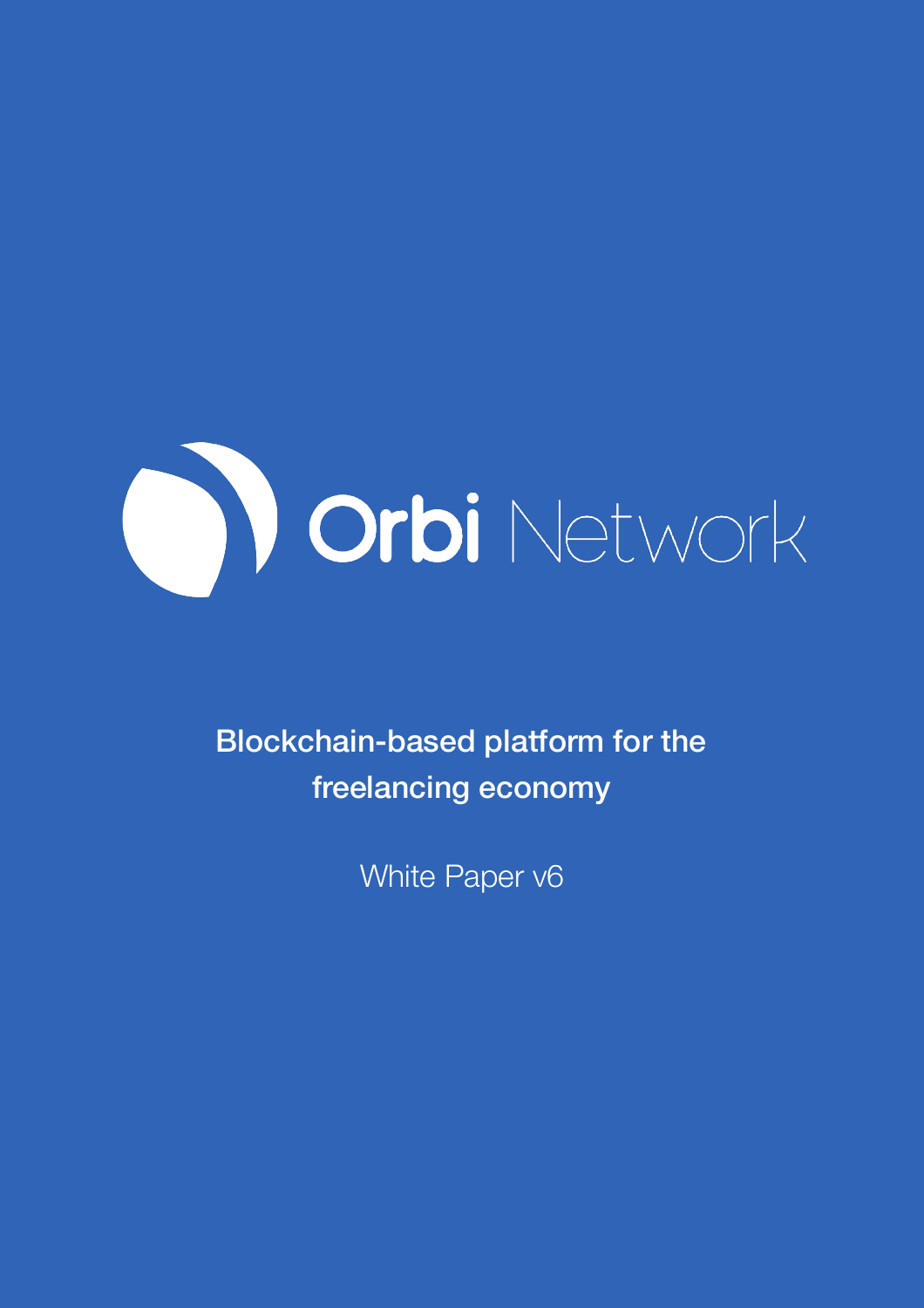## Important disclaimer

This white paper shall not and cannot be considered as an invitation to enter into an investment. It does not constitute or relate in any way nor should it be considered as an offering of securities in any jurisdiction.

This white paper does not include or contain any information or indication that might be considered as a recommendation or that might be used as a basis for any investment decision. Orbi Network tokens are just utility tokens which can be used only on the Orbi Network platform and are not intended to be used as an investment.

The offering of Orbi Network tokens on a trading platform is done to allow the use of the Orbi Network platform and not for speculative purposes. The offering Orbi Network tokens on a trading platform does not change the legal qualification of the tokens, which remain a simple means for the use of the Orbi Network platform and are not a security.

Orbi Network SàRL is not to be considered as an advisor in any legal, tax or financial matters. Any information in the white paper is provided for general information purposes only and Orbi Network SàRL does not provide any warranty as to the accuracy and completeness of this information.

Regulatory authorities are carefully scrutinizing business and operations associated with cryptocurrencies in the world. In that respect, regulatory measures, investigations or actions may impact Orbi Network SàRL business and even limit or prevent it from developing its operations in the future.

Any person undertaking to acquire Orbi Network tokens must be aware of the fact that the Orbi Network SàRL business model, the white paper or terms and conditions may be changed or needed to be modified because of new regulatory and compliance requirements from any applicable laws in any jurisdictions. In such a case, purchasers and anyone undertaking to acquire Orbi Network tokens acknowledges and understand that neither Orbi Network SàRL nor any of its affiliates shall be held liable for any direct or indirect loss or damage caused by such changes. Orbi Network tokens on a trading platform is done to allow the latform and not for speculative purposes. The offering Orbi Network is a<br>titor does not change the legal qualification of the tokens, when the use of the Orbi

Orbi Network SàRL will do its utmost to launch its operations and develop the Orbi Network platform. Anyone undertaking to acquire Orbi Network tokens acknowledges and understands that Orbi Network tokens do not provide any guarantee that it will manage to achieve it. They acknowledge and understand therefore that Orbi Network SàRL (including its bodies and its employees) assume no liability or responsibility for any loss or damage that would results from or relate to the incapacity to use Orbi Network tokens, except in the case of intentional misconduct or gross negligence.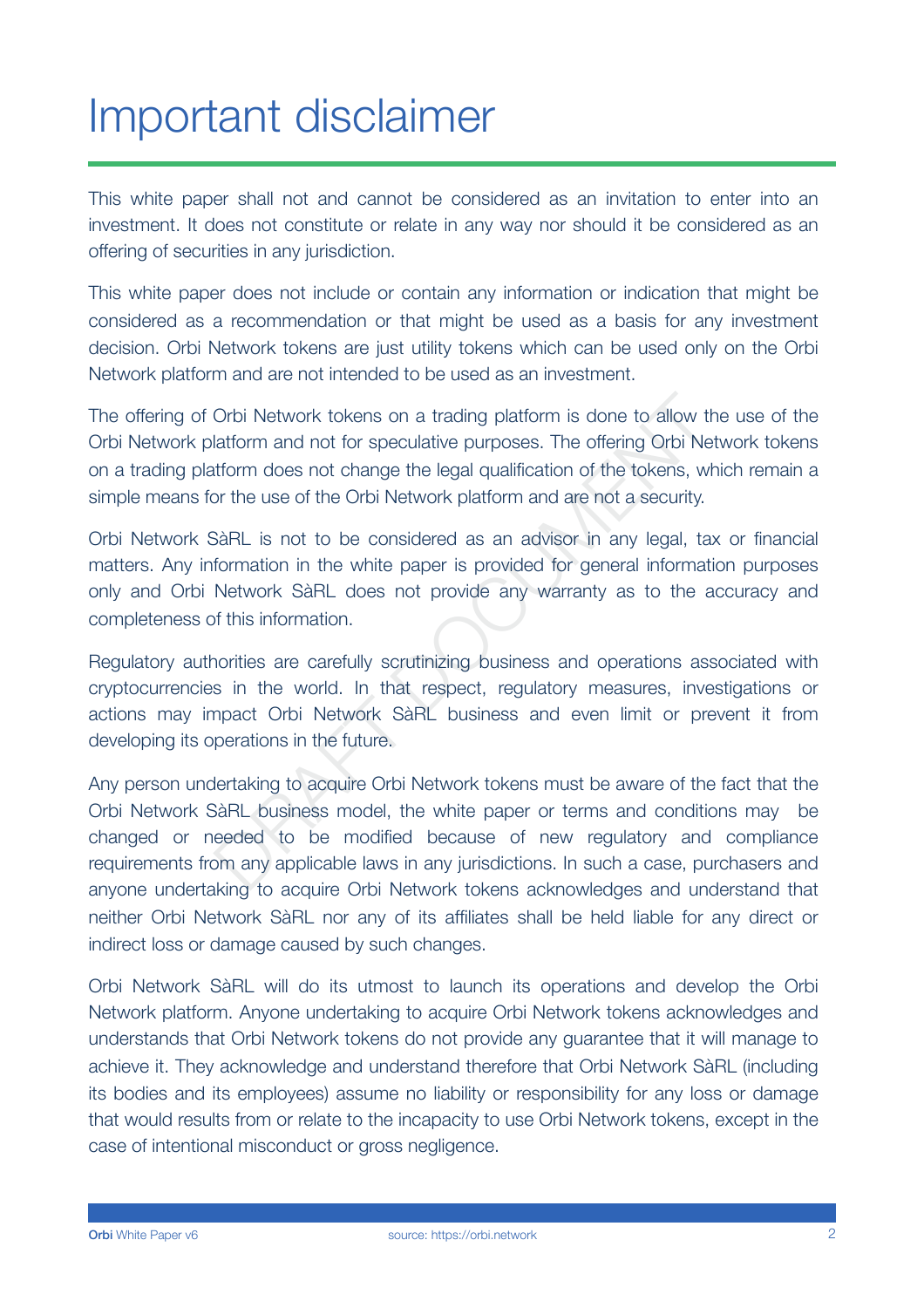## Abstract

The World Economic Forum (WEF) has identified blockchain technology as one of its six mega-trends in a new report broadly aimed at outlining the expected transition to a more digital and connected world[.1](#page-2-0)

<span id="page-2-1"></span>**The World Bank estimates that 10% of global GDP will be generated on blockchains by 2025**. The GDP estimated for 2025 is \$100 trillion, thus the value generated through blockchain is expected to be \$10 trillion.

The freelance economy, also known as the gig economy, revolves around hiring selfemployed workers to undertake specific jobs in return for an agreed payment.

Freelancers may find jobs through classified ads or through temporary staffing agencies, but the internet has created the current boom in freelance work.

Based on a recent study, 85% of all jobs are found via networking. Networking is in fact one of the most powerful keys to reduce unemployment in both side of the fence for corporates and freelancers alike. Previously people worked uniquely for one company, however this trend is coming to an end, as employees are increasingly looking for flexibility, mobility and diversity. economy, also known as the gig economy, revolves around<br>ers to undertake specific jobs in return for an agreed payment.<br>
y find jobs through classified ads or through temporary staffi<br>
has created the current boom in freel

**The biggest problem faced by companies around the world is human resources**; it is becoming more and more challenging to get access to highly skilled professionals and to retain the best ones.

This problem has become even more apparent in the past decade, as new generations are requesting more and more work flexibility and mobility. Trends such as "home office", "remote work", and even "unlimited holidays" are starting to be seen in some companies such as Netflix and Google. On top of this, companies have observed a spike in turnover significantly increasing in recent years. In fact, millennials are being called the "Job Hoppers" by not seeing themselves in a job for more than an average of 2.6 years.

**In a world where accessing talent is becoming increasingly competitive, it is even harder to retain it based on financial reasons, as this is no longer the predominant part of the equation**.

With technology delivering more transparency, companies will no longer be able to settle for interchangeable freelancers that will lead to a high turnover.

<span id="page-2-0"></span>[<sup>1</sup>](#page-2-1) [http://www3.weforum.org/docs/WEF\\_GAC15\\_Technological\\_Tipping\\_Points\\_report\\_2015.pdf](http://www3.weforum.org/docs/WEF_GAC15_Technological_Tipping_Points_report_2015.pdf)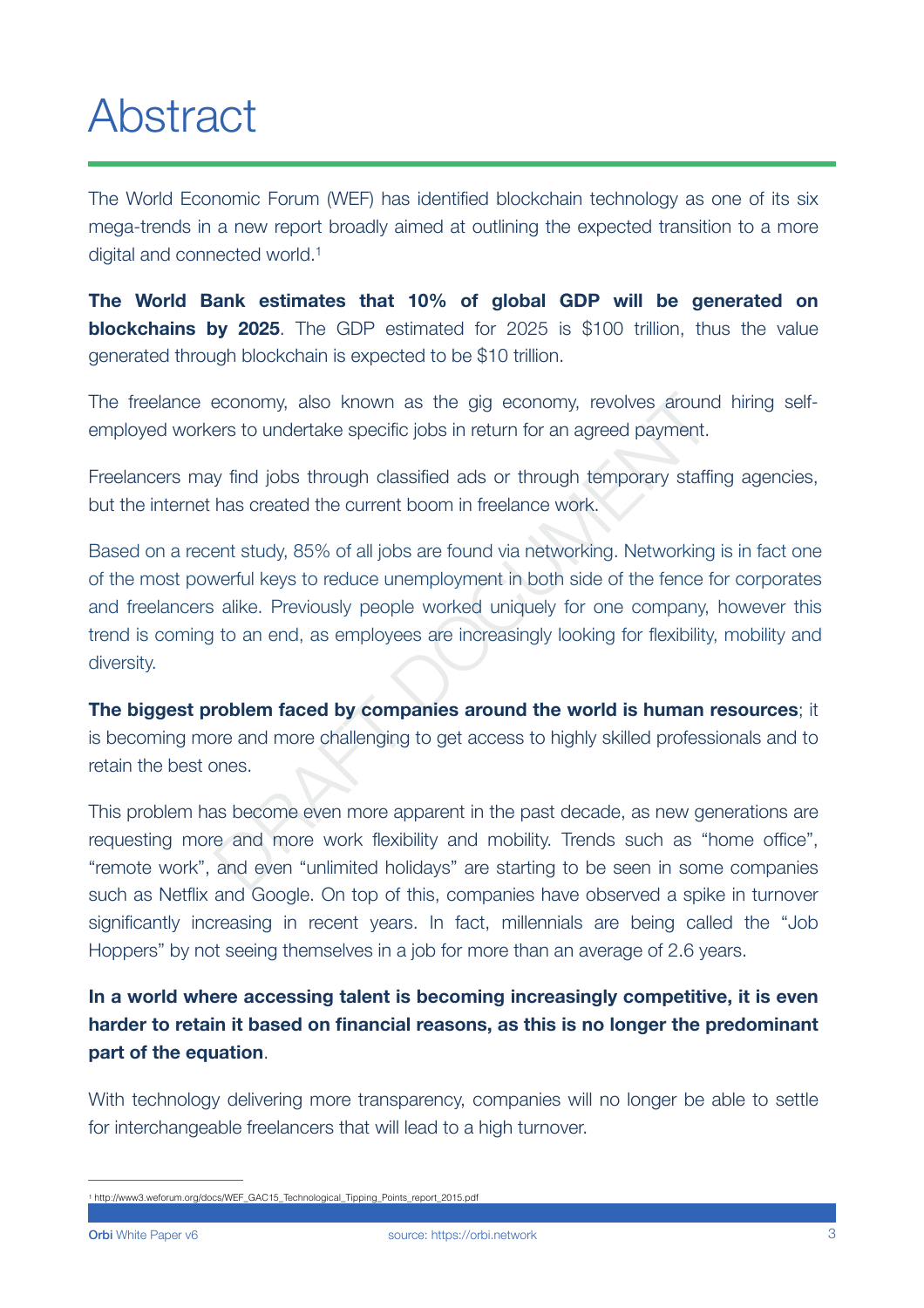There is a huge gain for companies who hire freelancers. **Highly qualified freelancers are ready and willing to be deployed to accomplish clearly defined outcomes. This is more efficient in terms of time and cost and drives profits for any company**.

Temporary agencies won't be well positioned in the future of the work and gig economy growth because of their excessively high fees on placement.

PART DOCUMENT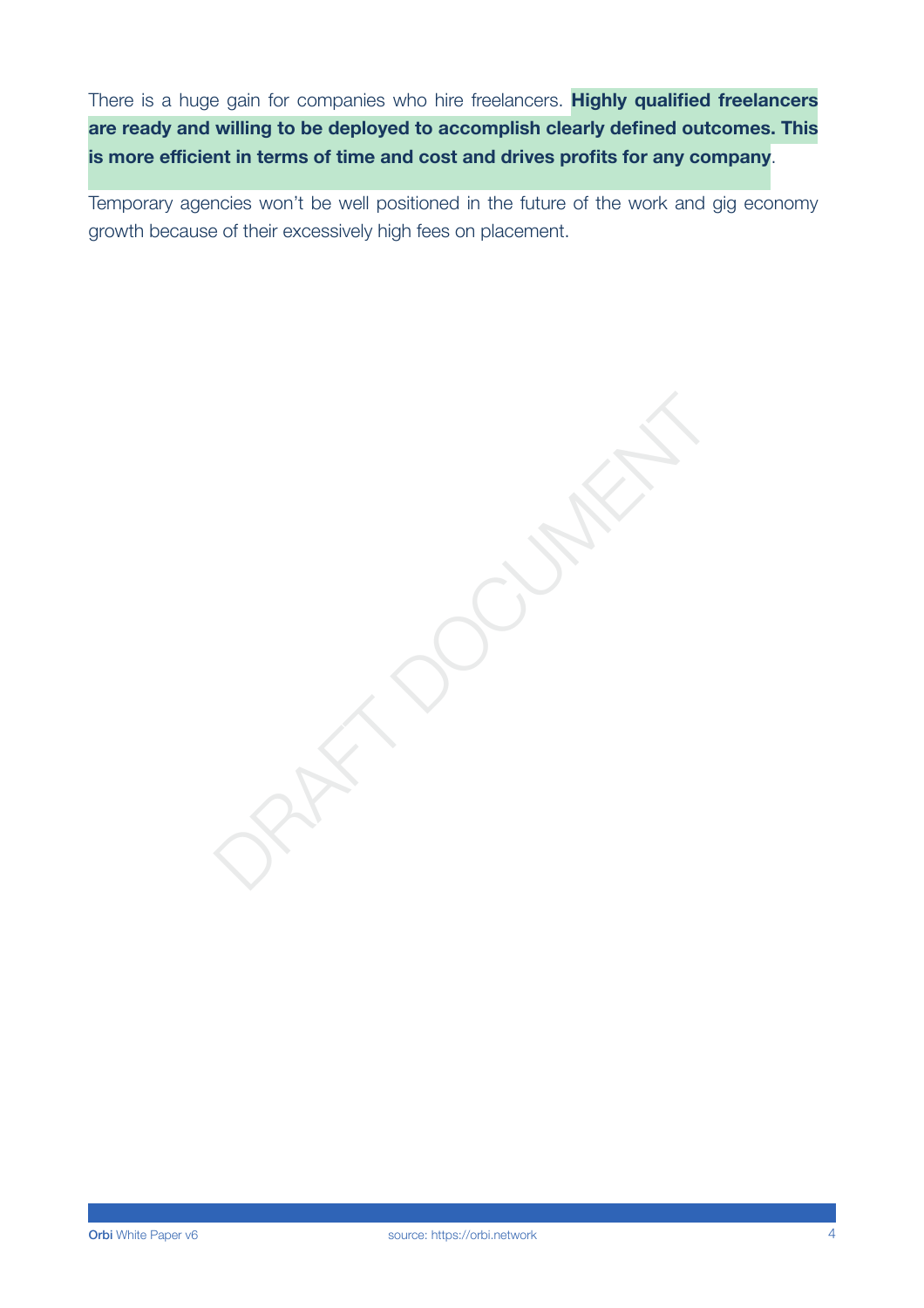# I. Introduction

#### What will the future of work be?

When we hear about this, we almost sound that we are waiting something to happen to us. We think about dire consequences, with robotization, unemployment fearing where AI will have stolen our jobs, living in an increasingly inevitable « uberization » and robotization path.

In ten years, **freelancers are expected to become the workforce majority based on the current growth rate**, due to factors such as automation, freedom, flexibility and the ability to earn extra money.

### <span id="page-4-1"></span>As a matter of fact, **more than 50% of traditional workers in the U.S are not confident that their work if it will still exist in 20 years**. 2

To make matters worse, younger generations, the same who plan to invest their savings in crypto instead of stock, no longer don't believe anymore in the security of a long term employment, nor in the sustainability of the pension systems. **owth rate**, due to factors such as automation, freedom, flexity that their work if and **50% of traditional workers in the 1**<br> **their work if it will still exist in 20 years.<sup>2</sup><br>
s worse, younger generations, the same who** 

As a result, the employment environment is observing changes where talent centralization in companies is becoming economically unsustainable. To adapt to the rapid pace of the economy, companies prefer to hire consultants for specific projects.

However, instead of accepting this state of mind, why don't we try shape, create, design and build ourselves the future of work that WE want to see?

At Orbi Network, we are shifting from a passive stance to a more active stance about the future of work and we want to pursue and build another future for us and our kids, a future where, instead of working for global, "uberized", giant off-shore marketplaces like Uber or Airbnb, we'll be working in decentralised communities where all the value created will be directly distributed in the platform itself, and thus ultimately into the community.

The employment environment is observing development where talent centralization in companies is becoming economically unsustainable. To adapt to the rapid pace of the economy, companies prefer to hire consultants for specific projects.

<span id="page-4-0"></span>[<sup>2</sup>](#page-4-1) <https://www.slideshare.net/upwork/freelancing-in-america-2017/1>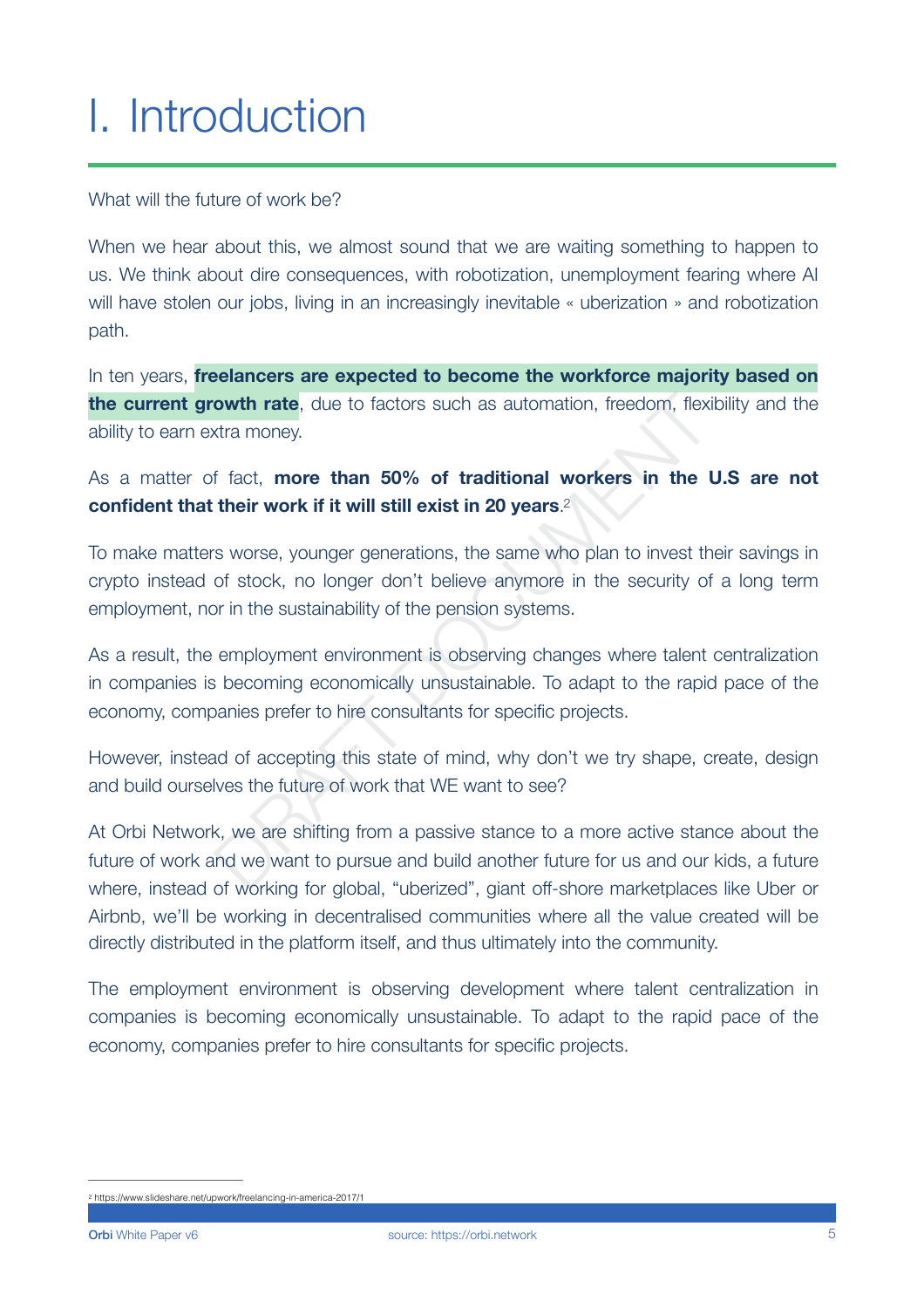### The age of the employee has begun.

| Past                            | <b>Future</b>                                                                                                                                                                                                                                                                                                                                                   |
|---------------------------------|-----------------------------------------------------------------------------------------------------------------------------------------------------------------------------------------------------------------------------------------------------------------------------------------------------------------------------------------------------------------|
| <b>Work 9-5</b>                 | Work anytime                                                                                                                                                                                                                                                                                                                                                    |
| Work in a corporate office      | Work anywhere                                                                                                                                                                                                                                                                                                                                                   |
| Use company equipment           | Use any device                                                                                                                                                                                                                                                                                                                                                  |
| Focused on input                | Focused on output                                                                                                                                                                                                                                                                                                                                               |
| Climb the corporate ladder      | Create your own ladder                                                                                                                                                                                                                                                                                                                                          |
| Pre-defined work                | Customized work                                                                                                                                                                                                                                                                                                                                                 |
| Hoards information              | Shares information                                                                                                                                                                                                                                                                                                                                              |
| No voice                        | Can become a leader                                                                                                                                                                                                                                                                                                                                             |
| Relies on email                 | Relies on collaboration technologies                                                                                                                                                                                                                                                                                                                            |
| Focused on knowledge            | Focused on adapting                                                                                                                                                                                                                                                                                                                                             |
| Corporate learning and teaching | Democratized learning and teaching                                                                                                                                                                                                                                                                                                                              |
| II. Vision                      |                                                                                                                                                                                                                                                                                                                                                                 |
| credible?                       | At Orbi Network believes the next frontier and challenge on both a corporate and<br>workforce level will be peer-to-peer collaboration. The employment market is a very<br>inefficient in many ways, especially when it comes to trusting the other parties. Does the<br>employer has the means to pay? Is the employee competent? Are his past experiences are |

## II. Vision

On the one hand, companies will have to transform their work environment to access a new highly skilled population that works remotely and for their own company. To this end, companies will have to create/use new tools to manage such a decentralised workforce.

On the other hand, freelancers will have to access networks, training and collaborative tools to improve productivity and communication among a decentralised team.

Leveraging on Blockchain technology, Orbi Network believes it can help **to create a better, more efficient and trusted environment based on verified and immutable data.**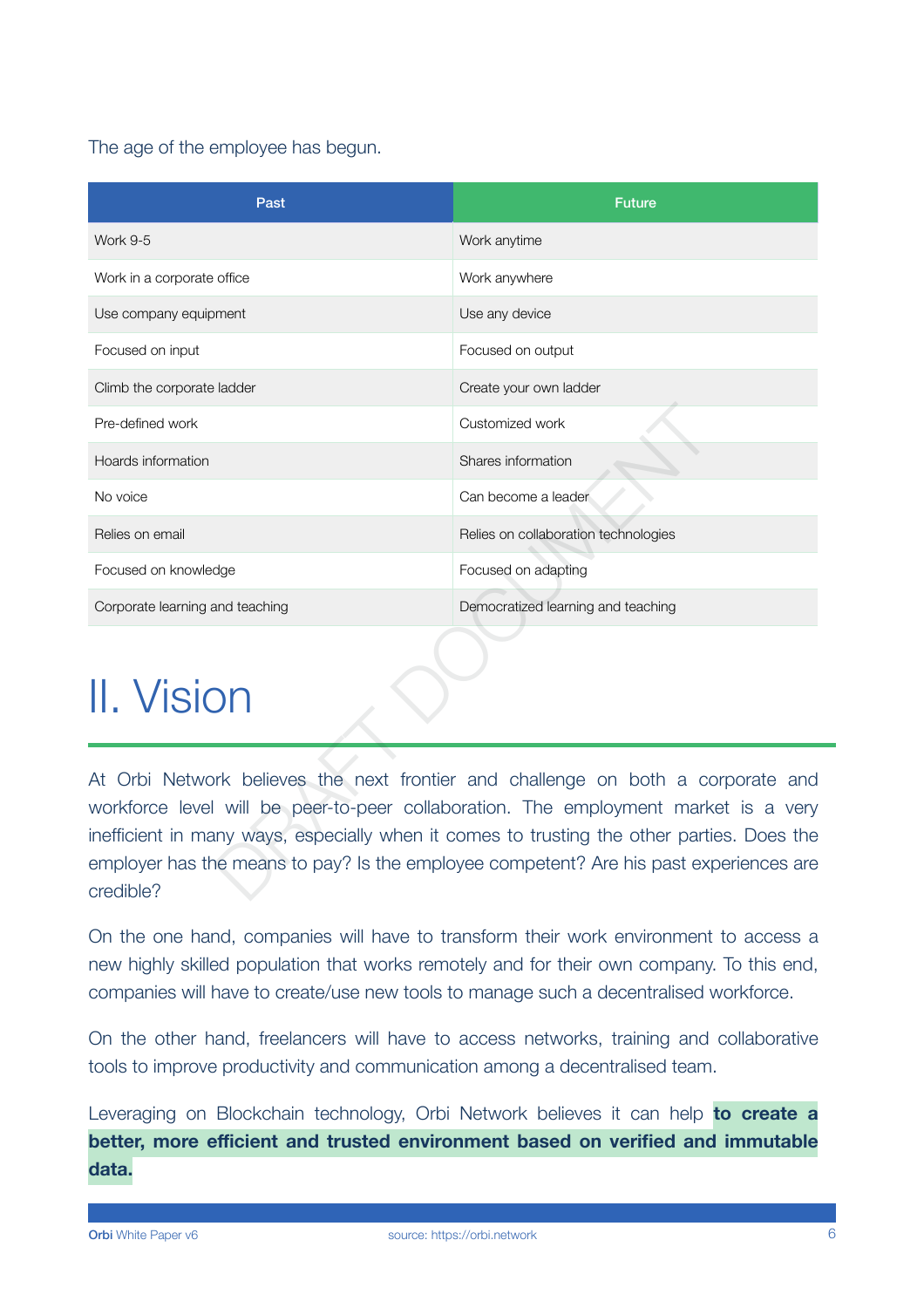# III. Mission

Orbi Network aims to redesign the employment market through a blockchain based platform that ensures transparency and verified data for both:

- Independent workforces (Freelancer)
- Companies

Orbi Network is the future of Freelancing platforms: a decentralised "Uber for Workforce" where a network of trusted professionals around the world can have access to jobs, MOOCS and coaching, while building a reputation that they'll own and forever and protecting their work with copyright and invoicing tools.

We have revisited Freelancing and the gig economy around a simple equation based on the ERC 20 standard: smart contract + escrow = guaranteed payment + review.

But there's more: **we've also created two non-fungible tokens for professional ID and intellectual property, based on the ERC 721 and 725 standards**. These 2 tokens will belong to the professionals who will be able to use them in other platforms. Our tokens will be used by any professional: developers, photographers or writers... or trusted protessionals around the world can have accoaching, while building a reputation that they'll own and work with copyright and invoicing tools.<br>Ed Freelancing and the gig economy around a simple equation dard: sma

Ultimately, we aim to decentralize the entire BPO industry (Business Process Outsourcing) with home-shoring (home-based work).

Our specializations in real estate, the automotive industry and insurance, and our off-chain tokens that have already been used for over 3 years will give immediate traction to our fully functional on-chain platform, to be launched before our upcoming ICO in Switzerland.

**Orbi Network is a radical and natural evolution of our 8 years old bootstrapped and profitable business, based on outsourcing sale forces and performancebased marketing.**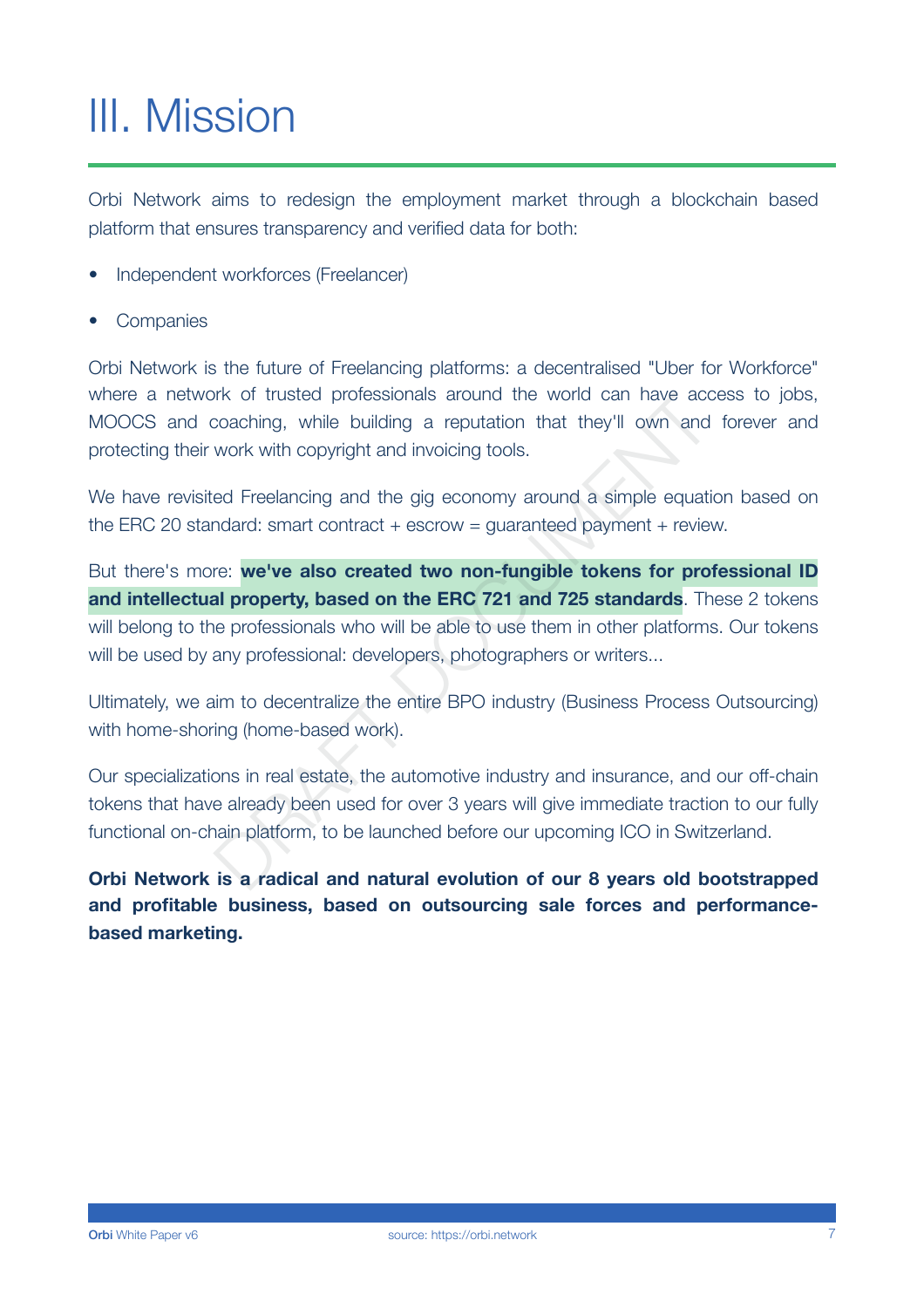# IV. The freelancing market

The traditional model where you join a company and stay there for decades has been overturned by globalization; where the workforce is becoming highly mobile. Co-working space and **remote work is becoming a very high trend along with people working for them selves as well as on a freelance basis**.

### A. Market figures

Although our Token Sale is not open to US persons, citizens or residents, the US market figures are very relevant for our study, because the trends in US are generally almost always replicated in Europe several years later. And these trends in the US are pretty impressive.

*"The U.S. freelance workforce is growing faster than the overall U.S. workforce, outpacing overall U.S. workforce growth at a rate 3x faster since 2014. It numbered 53 million in 2014 and grew to 57.3 million this year (8.1 percent growth since 2014) while the U.S. workforce grew from 156 million to 160 million in the same timeframe (2.6 percent growth)*"<sup>[3](#page-7-0)</sup>. In 2020, 43% of the U.S workforce could be freelancers.4 [F](#page-7-3)reelvant for our study, because the trends in US are general in Europe several years later. And these trends in the U<br>
ince workforce is growing faster than the overall U.S. workforce<br>
that a rate 3x faster since 2014. I

### <span id="page-7-6"></span><span id="page-7-5"></span><span id="page-7-4"></span>**The freelancing economy has grown 3x faster than the U.S workforce since 2014**. [5](#page-7-2)

**In the United States, freelancers make up 35% of the workforce, in the European Union they make up 16.1%**<sup>6</sup>.

<span id="page-7-7"></span>

<span id="page-7-0"></span>[3](#page-7-4) [https://s3-us-west-1.amazonaws.com/adquiro-content-prod/documents/Infographic\\_UP-URL\\_2040x1180.pdf](https://s3-us-west-1.amazonaws.com/adquiro-content-prod/documents/Infographic_UP-URL_2040x1180.pdf)

<span id="page-7-1"></span>[4](#page-7-5) <https://www.nasdaq.com/article/the-gig-economy-2020-freelance-workforce-predicted-to-rise-to-43-cm803297>

<span id="page-7-2"></span>[5](#page-7-6) <https://www.slideshare.net/upwork/freelancing-in-america-2017/1>

<span id="page-7-3"></span>[6](#page-7-7) <https://data.oecd.org/emp/self-employment-rate.htm>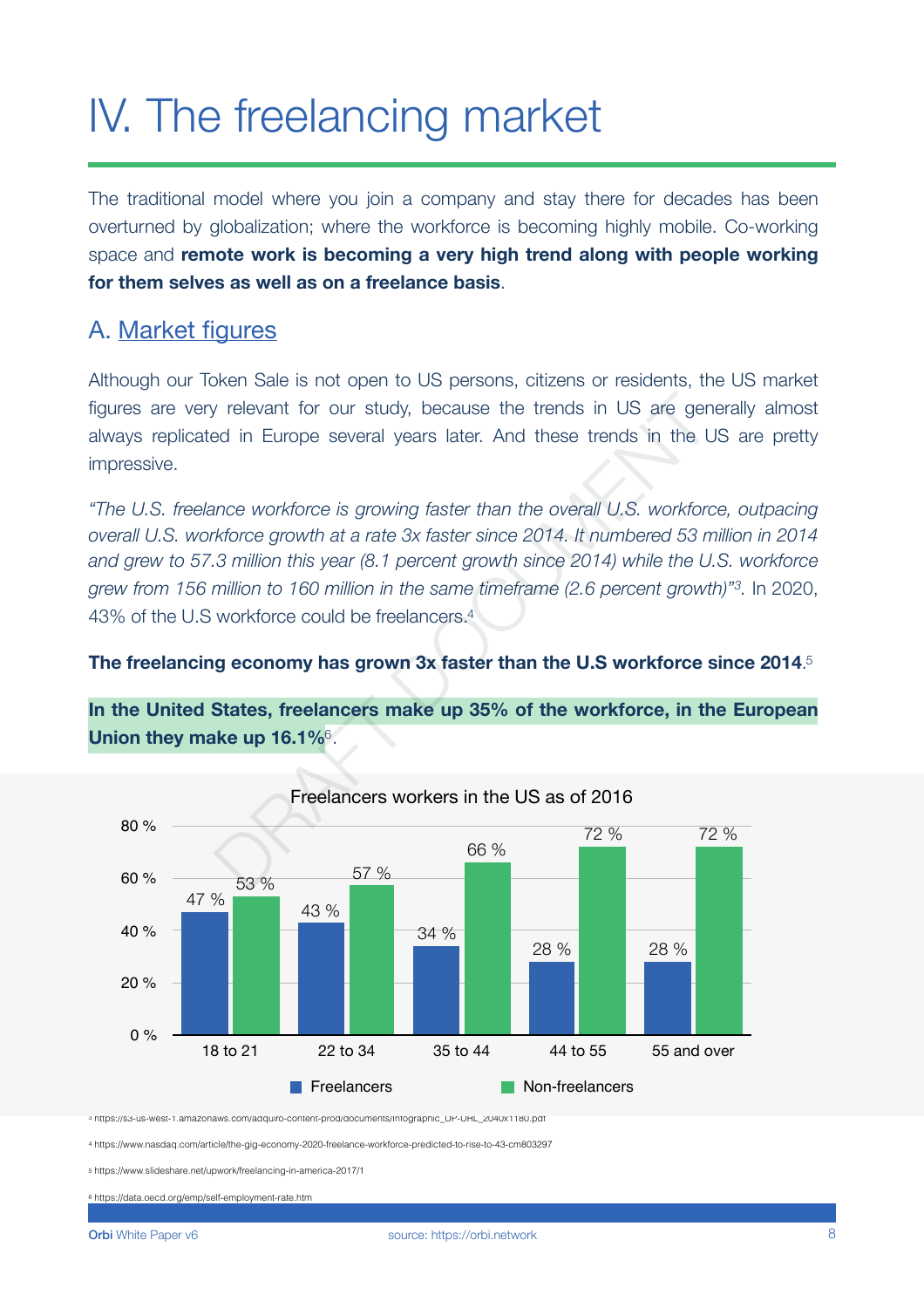<span id="page-8-3"></span>Among the youngest active generation, **freelancers account for up to 57% of the**  active work force in the US<sup>[7](#page-8-0)</sup> - nearly 50% of Millennials are already part of the gig **economy**.

<span id="page-8-4"></span>In 2017 in Europe there were 9 million professionals working as freelancers. This represents an increase of 126% for this category of workers in 10 years<sup>[8](#page-8-1)</sup>. **Independent workers has the fastest growth into European labour market**.



Number of independent workers as a percentage of sector employed in Europe:

### **In each sector, independent workers are an expanding segment, their numbers growing faster than the total number employed**.

More than 160 million people in Europe and the US - which accounts for 20 to 30 percent of the working-age population—are engaged in independent work.9

According to the McKinsey 2017 research, **up to 540 million people could benefit from online talent platforms by 2025**. As many as 230 million could find new jobs more quickly, reducing the period of unemployment, while 200 million who are inactive or employed part time could gain additional hours through freelance platforms.



<span id="page-8-5"></span>

<span id="page-8-2"></span>[9](#page-8-5) <https://www.mckinsey.com/featured-insights/employment-and-growth/independent-work-choice-necessity-and-the-gig-economy>

<span id="page-8-0"></span>[<sup>7</sup>](#page-8-3) Upwork Edelman (c) Statista 2017

<span id="page-8-1"></span>[<sup>8</sup>](#page-8-4) [http://www.efip.org/sites/default/files/Future\\_Working\\_Full\\_Report.pdf](http://www.efip.org/sites/default/files/Future_Working_Full_Report.pdf)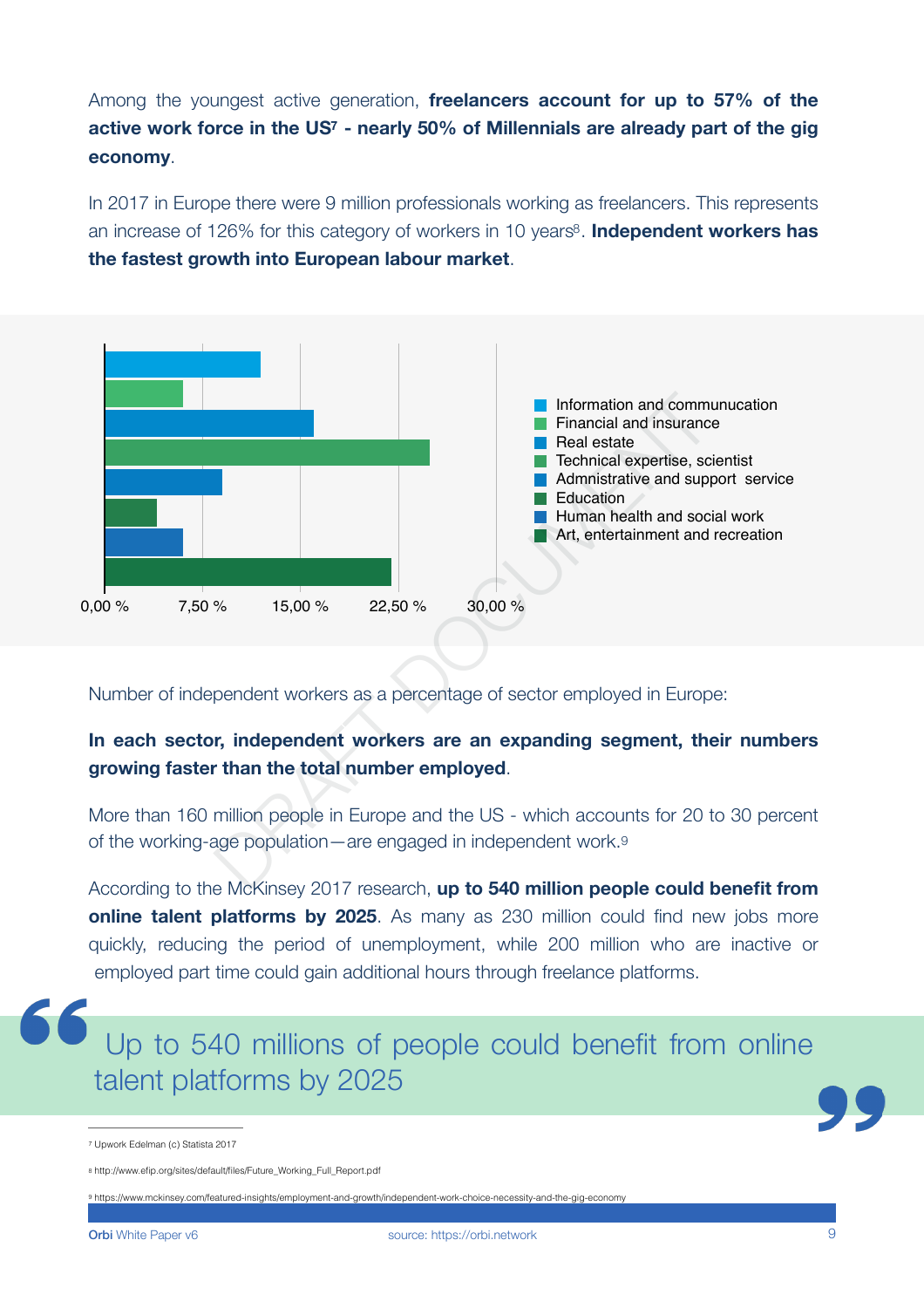<span id="page-9-3"></span>The global freelancing market-size is \$3.5 trillion according to the Staffing Industry Analyst. It is segmented as follows $10$ :



<span id="page-9-5"></span><span id="page-9-4"></span>**The online staffing platform (Orbi Network) addressable market is estimated at between \$5.75 and \$6.49 billion.**<sup>11</sup> Global GDP could be boosted by \$2.7 trillion thanks to freelancing platforms and could start to improve problems on labour markets[.12](#page-9-2)

| Improved productivity                                            | 0.34 | <b>Better matches</b>                                                             |
|------------------------------------------------------------------|------|-----------------------------------------------------------------------------------|
|                                                                  | 0.29 | Reduced informality                                                               |
| Greater employment,<br>25 million additional FTEs                | 0.70 | <b>Faster matches</b>                                                             |
|                                                                  | 0.11 | New matches                                                                       |
| Higher labour-force participation, 47 million<br>additional FTEs | 1.27 | Work for currently inactive people and<br>increased hours for current part-timers |

*figures do not sum to total because of rounding*

<span id="page-9-0"></span>[<sup>10</sup>](#page-9-3) [https://www2.staffingindustry.com/eng/content/download/246507/9128496/HumanCloudSummary2017\\_170912.pdf](https://www2.staffingindustry.com/eng/content/download/246507/9128496/HumanCloudSummary2017_170912.pdf)

<span id="page-9-1"></span>[<sup>11</sup>](#page-9-4) [https://www2.staffingindustry.com/eng/content/download/246507/9128496/HumanCloudSummary2017\\_170912.pdf](https://www2.staffingindustry.com/eng/content/download/246507/9128496/HumanCloudSummary2017_170912.pdf)

<span id="page-9-2"></span>[<sup>12</sup>](#page-9-5) <https://www.mckinsey.com/featured-insights/employment-and-growth/connecting-talent-with-opportunity-in-the-digital-age>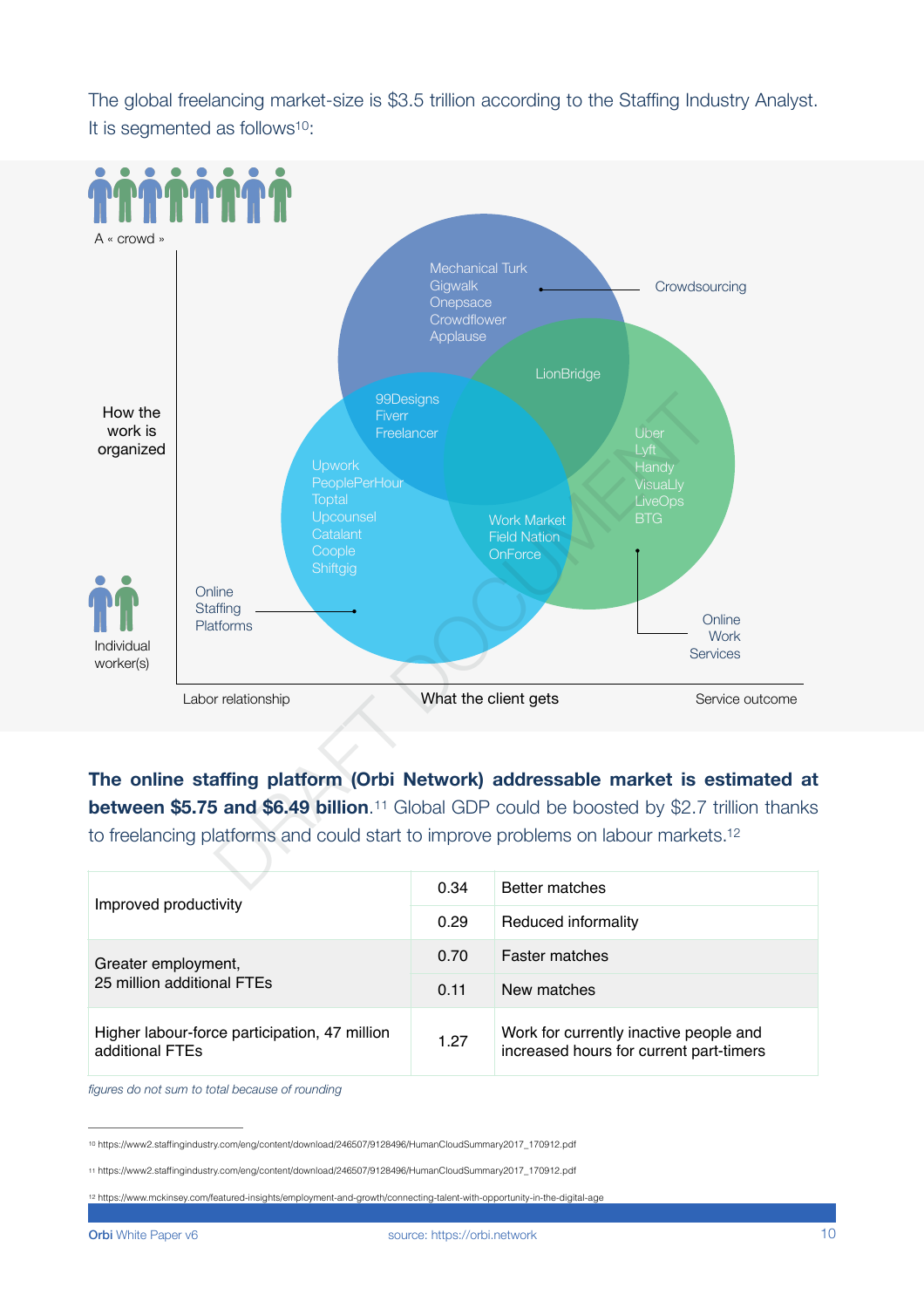Freelancers can then be broken down into 4 segments<sup>[13](#page-10-0)</sup>, however some of those continuous paint points can now be overturned by blockchain technology.

<span id="page-10-1"></span>70% of freelancers stated they are freelancing by choice and not because of necessity



We can see how the unemployment is at the forefront of a new revolution where professionals are becoming their own company, offering services/products to other companies.

<span id="page-10-0"></span>[<sup>13</sup>](#page-10-1) Source: 2016 McKinsey Global Institute survey of 8,000 US and EU respondents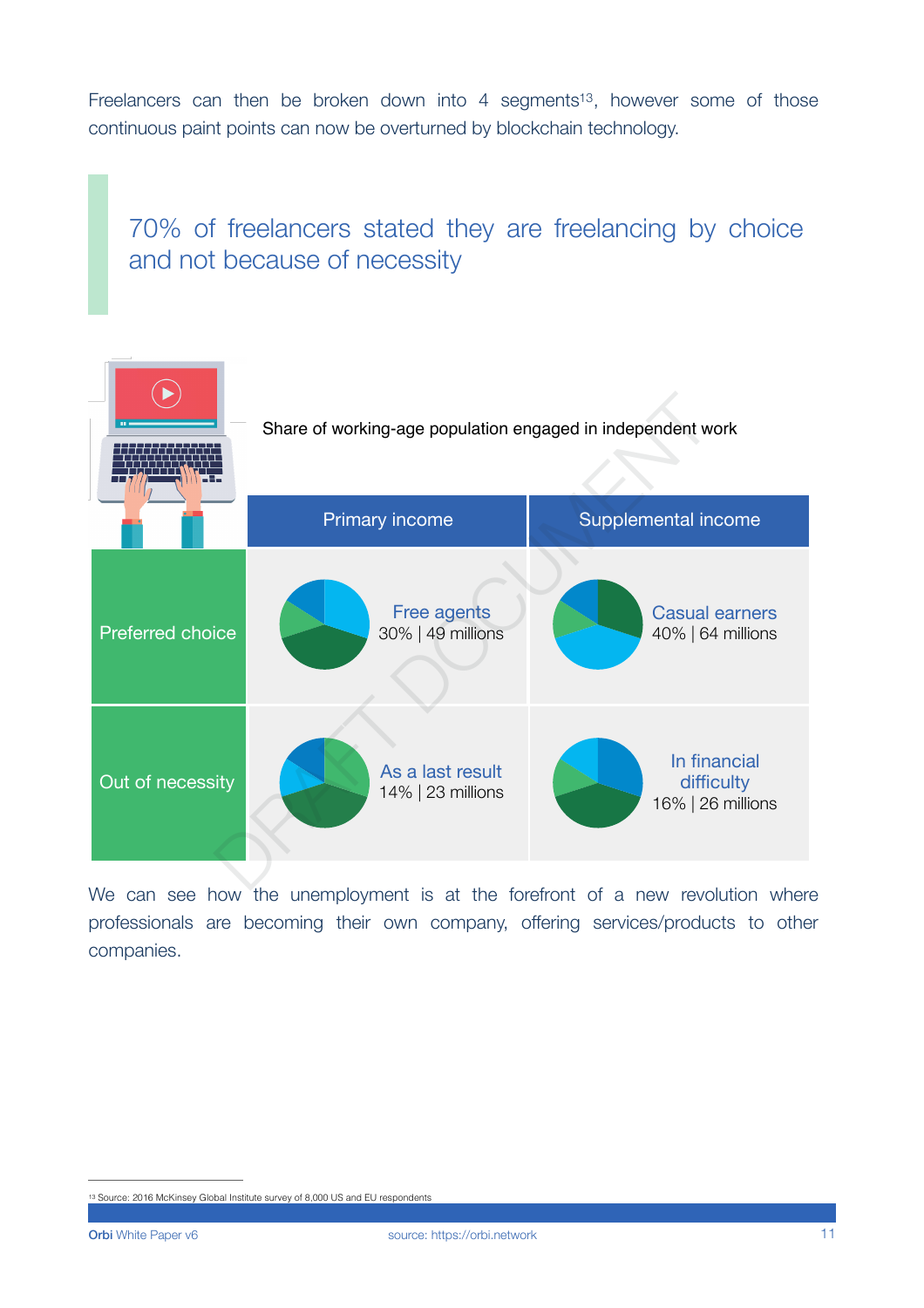### B. Competitors

Freelancing platforms such as Upwork and Guru started to appear in the late 90's. Every platform leverages some specific characteristics and positions them selves at different entry points of the freelance market. Below is a comparative analysis vs Orbi Network platform.

|                                             | Zhubajie                                       | <b>UpWork</b>                        | <b>Fiverr</b>              | <b>Freelancer</b> | <b>Guru</b>               |
|---------------------------------------------|------------------------------------------------|--------------------------------------|----------------------------|-------------------|---------------------------|
| <b>#Freelancers</b>                         | 7 million                                      | 14 million                           | n/a                        | 21 million        | 3 million                 |
| #Gigs / Corporate                           | n/a                                            | n/a                                  | 1.2M Gigs                  | n/a               | n/a                       |
| <b>Commission rate</b><br><b>Corporate</b>  | Freemium model +<br>up to 30% for a<br>contest | 2,75 %                               | > \$20: \$1<br>$<$ \$20:5% | 3 %               | 2,5 %                     |
| <b>Commission rate</b><br><b>Freelancer</b> | Monthly<br>subscription $+$ up<br>to 20%       | up to 20%                            | 0%                         | 10 %              | from 4.95% to<br>8.95%    |
| <b>Escrow</b>                               | Yes - cash upfront                             | Yes - upon<br>reaching<br>milestones | Yes but optional           | Yes but optional  | Yes but optional          |
| <b>Positioning</b>                          | Gig economy                                    | Small Medium<br><b>Business</b>      | Gig economy                | Gig economy       | Experienced<br>freelancer |
| <b>Funds raised</b>                         | \$431 million                                  | \$168 million                        | \$111 million              | \$37.5 million    | \$41 million              |
|                                             |                                                |                                      |                            |                   |                           |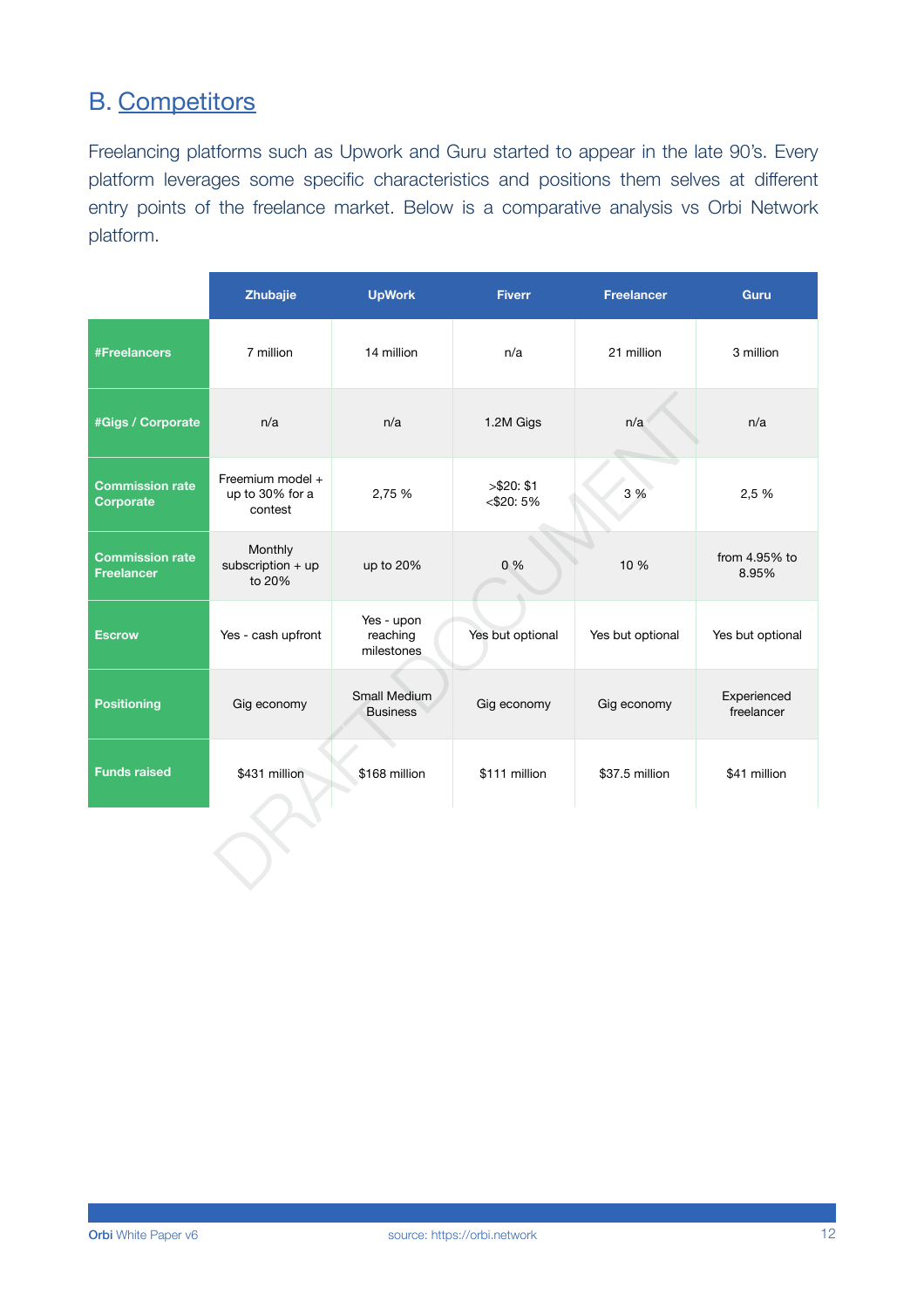# V. Market pain points

The employment market is well known for its inefficiencies, its complexity and its need for intermediaries to properly function.

It is divided into three categories, Self Employed (Freelance), Corporate Employee and Entrepreneurs.

Orbi Network focuses mainly on the freelancing category. The freelancing market is indeed very complex to navigate as its workforce works remotely, uses its own IT material, uses different tools and is highly mobile. This particular section of the employment market is suffering very specific problems such as trust in payment, delivery, quality, identity, experience and above all transaction fees.

| Freelancers - Employment Market's Pain Point |                                                                                                                                                                                                                                                                                                                 |  |
|----------------------------------------------|-----------------------------------------------------------------------------------------------------------------------------------------------------------------------------------------------------------------------------------------------------------------------------------------------------------------|--|
| Data ownership                               | Data such as ratings, diplomas and your overall reputation will<br>be stored in identity smart-contract using the ERC-725<br>Ethereum Standard. Profile data will remain owned by the<br>users.                                                                                                                 |  |
| Copyrighting                                 | With our ERC 721 standard, freelancers will have their own<br>"proof of work" by putting each creation into a non-<br>fungible token and transferring the rights for each gig to<br>the client, thus automatically releasing the escrowed payment.<br>And the client will have a proof that he owns the rights. |  |
| <b>Transaction fees</b>                      | Payment will be escrowed in a smart-contract in Orbi tokens.<br>By using blockchain smart contract as escrow and not having<br>to necessarily work with banks for international transfers, this<br>will significantly reduce the platform fee structures and the<br>costs for the freelancer.                   |  |
| Trust of payment                             | As a wallet will be registered as the reference address link to a<br>specific gig, the freelancer will be able to verify the<br>employer's solvability.                                                                                                                                                         |  |
| Fraud                                        | As every profile will be identified and verified through the<br>blockchain, no fraud in identity and payment will be<br>possible.                                                                                                                                                                               |  |
| Payment process & timing                     | As every work contract will be signed and bound digitally<br>within a smart-contract, payment timing will be known in<br>advance by both parties and cannot be tampered with.                                                                                                                                   |  |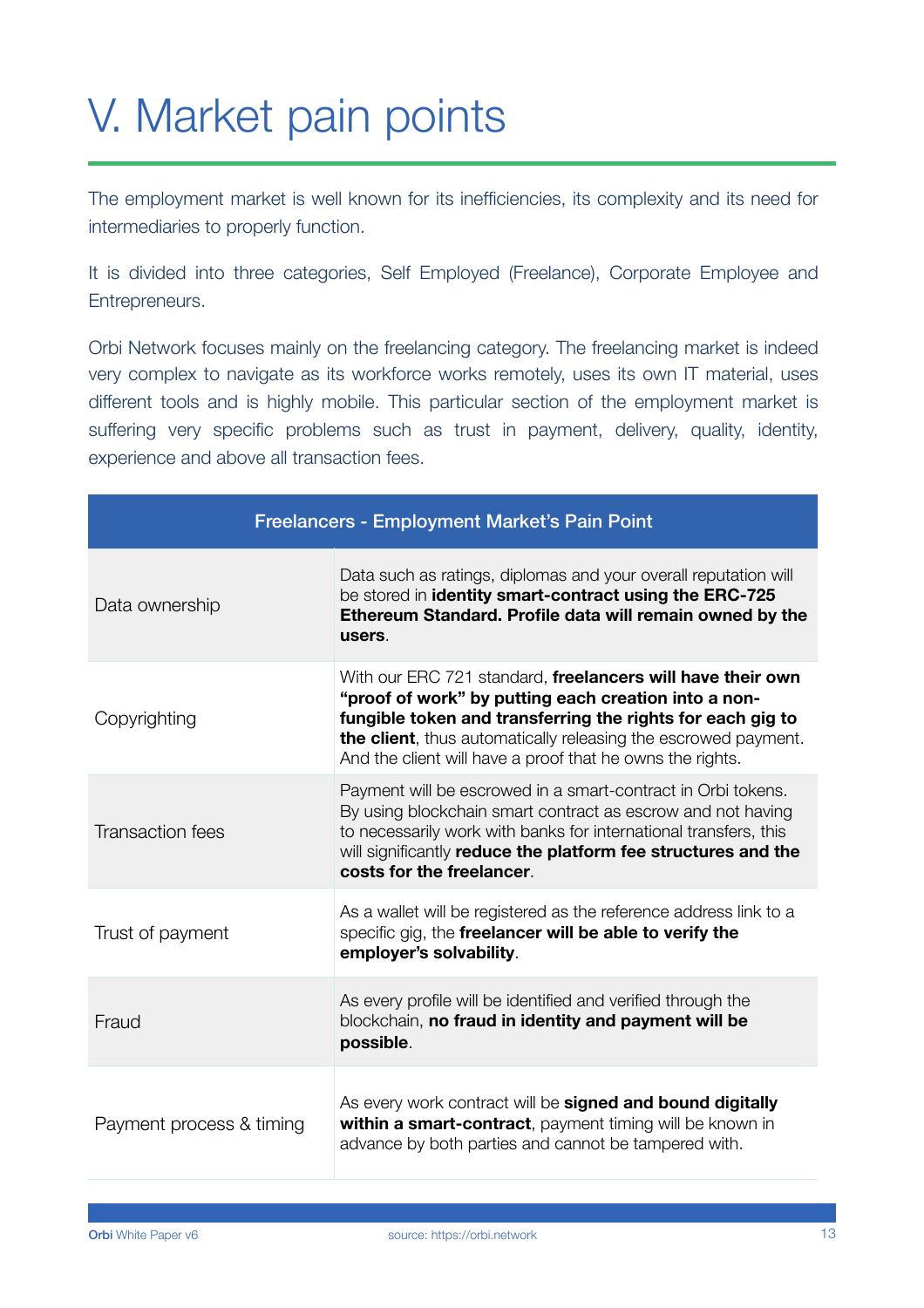Being able to **have a proof of revenue verified on the blockchain** can be very valuable for freelancers when they contract with middlemen like banks, real estate agencies etc.

PART DOCUMENT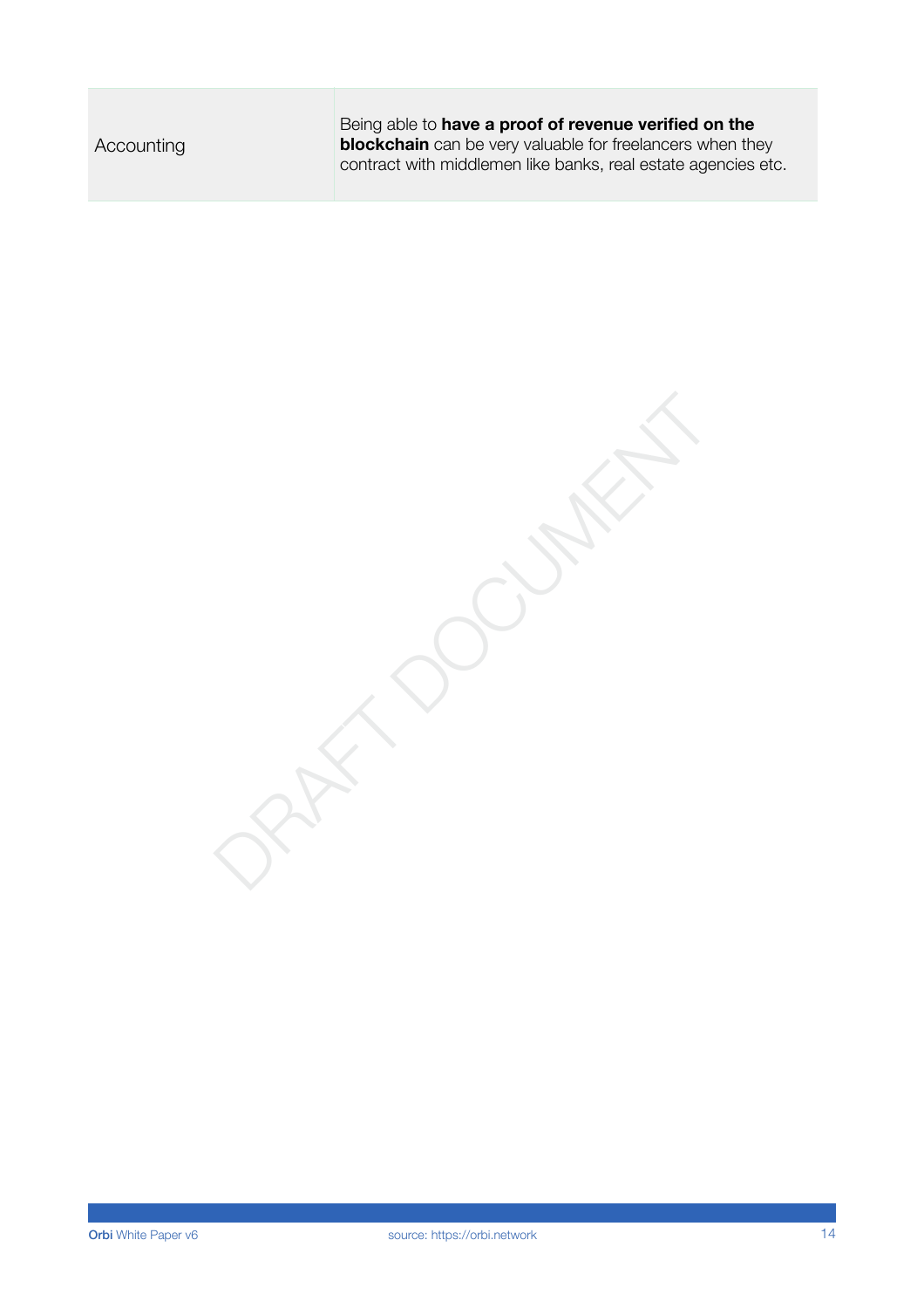| <b>Company - Employment Market's Pain Points</b> |                                                                                                                                                                                                                                                                                                                                                                                                                                                                                          |
|--------------------------------------------------|------------------------------------------------------------------------------------------------------------------------------------------------------------------------------------------------------------------------------------------------------------------------------------------------------------------------------------------------------------------------------------------------------------------------------------------------------------------------------------------|
| Hiring cost                                      | Being able to access talent from around the world and being<br>able to managed the entire administrative process can<br>significantly reduce HR costs, especially when passing<br>through third party headhunters.                                                                                                                                                                                                                                                                       |
| <b>Transaction fees</b>                          | Payment will be escrowed in a smart-contract in Orbi tokens,<br>which will be released simultaneously with the Copyright token.<br>International payments will be cheap and fast, and<br>possible even for micro tasks, thus eliminating problems<br>when working with international freelancers and the upcoming<br>micro-gig economy. Using blockchain smart contract as escrow<br>will significantly reduce the platform fee structure.                                               |
| <b>ID</b> verification                           | Being able to hire someone from China or India when your are<br>are based in Europe is nowadays very challenging. Orbi<br>Network will make it happen thanks to <b>ID verification coupled</b><br>with track record verification.                                                                                                                                                                                                                                                        |
| Trust of delivery                                | Companies are facing big challenges in recruitment, as people<br>in the freelancing work most of the time for multiple companies<br>around the world. Being able to contact every previous<br>company to do a background checks is very time consuming<br>and costly. With the Orbi Network Dapps, freelancer will be<br>able to show a proof of previous successful deliveries to<br>previous employers, rated and recorded in the<br>blockchain.                                       |
| Workforce management                             | As teams will become more decentralised itself and people<br>become a corporate entities, companies will have to adapt and<br>transform to a new standards for working together. Orbi<br>Network will offer tools to onboard and manage these<br>decentralised workforces based on AI and gamification.                                                                                                                                                                                  |
| Quality of delivery                              | Smart-contract technology embedded in the Orbi Network<br>platform will allow multiple, automated payment releases<br>upon reaching milestones, hours of work, and quality. It<br>will be based on the delivery of the task requested, the<br>proprietary rights with the ERC 721 standard and the quality of<br>the gig.<br>The corporations will be able to ask the freelancers to give<br>guarantees that the task will not be cancelled by setting an<br>escrow of 10% of the price. |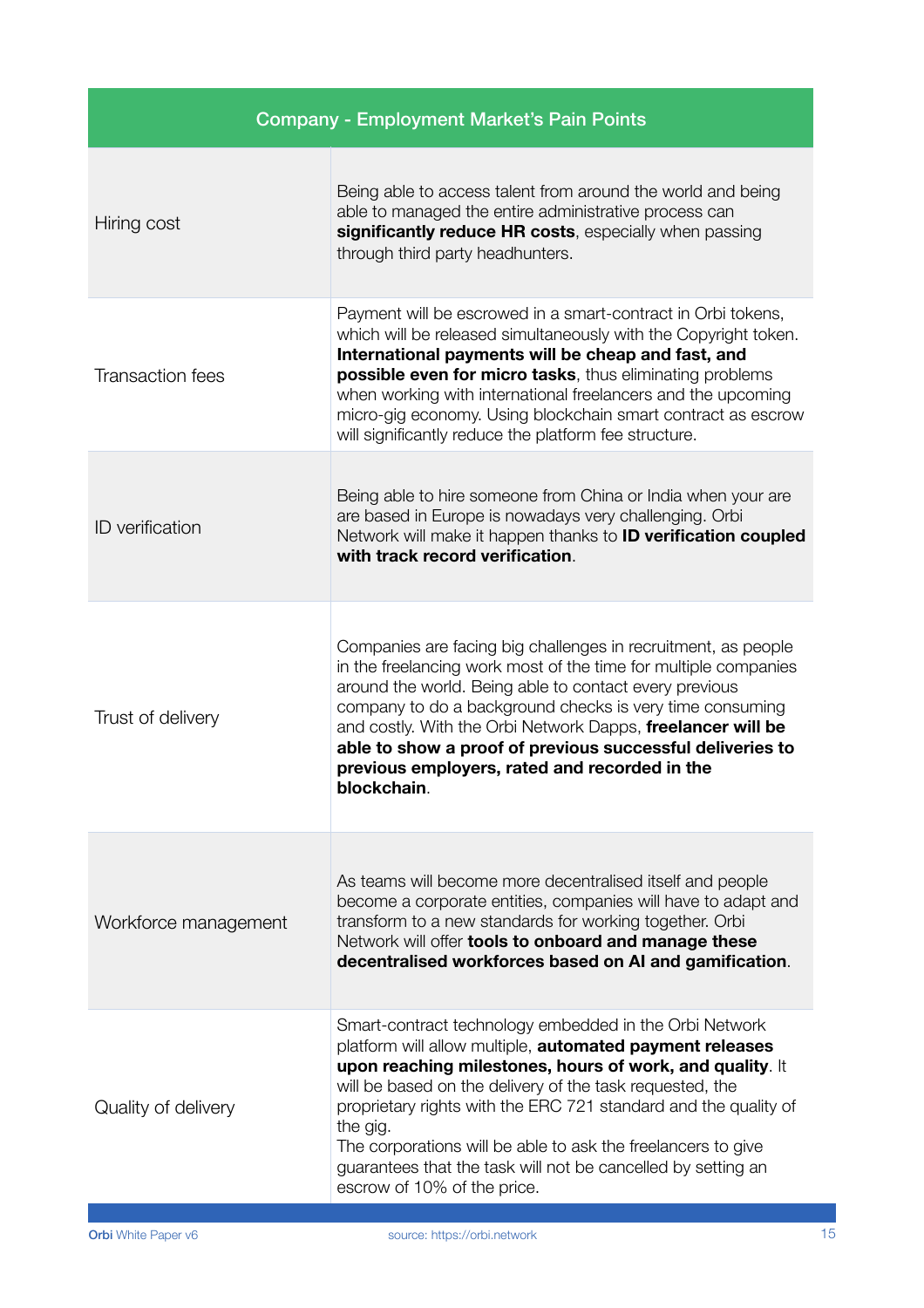## VI. Orbi Network solution

Orbi Network delivers a single, global and seamless solution for freelancing based on the cutting-edge, decentralised digital technology of blockchain and smart contracts, all in one intuitive and easy- to-use platform and helps to **put the right talent onto the right job**.

Orbi Network ecosystem is powered by an Ethereum based ERC20 Token that will be used for a variety of purposes such as facilitating the transactions between the members of the network, paying the gas so the users won't have to download the software, and rewarding and decentralising the governance over the ecosystem with a quadratic voting system.

OrbiCoin token has multiple features that it can offer users via the platform. The goal is to **create a perfectly frictionless ecosystem in the user experience** and to meet all needs with the cutting-edge technology employed.

## Use Cases

### Identity:

**Each freelancer (or student) will be able to control and own their professional identity, reputation and track record by creating a digital identity based on the ERC-725 standard, a non-fungible token which cannot be transmitted.** The freelancer, or student will be in complete control of his own digital identity data and professional history such as education, grades, professional experience and ratings. Datas will be stored in identity smart-contract. Profile data will remain owned by the users who will be able to use it in, or migrate it to other ETH platforms - full portability. Notogy employed.<br>
Will be able to control<br>
record by creating a d<br>
ngible token which ca osystem in the user experience and<br>gy employed.<br>be able to control and own their pord by creating a digital identity bable token which cannot be trans<br>mplete control of his own digital identity,<br>n, grades, professional exp

**66** Each freelancer will be able to control and own its professional reputation by creating a digital identity based on ERC-725 standard, a non fungible token which cannot be transmitted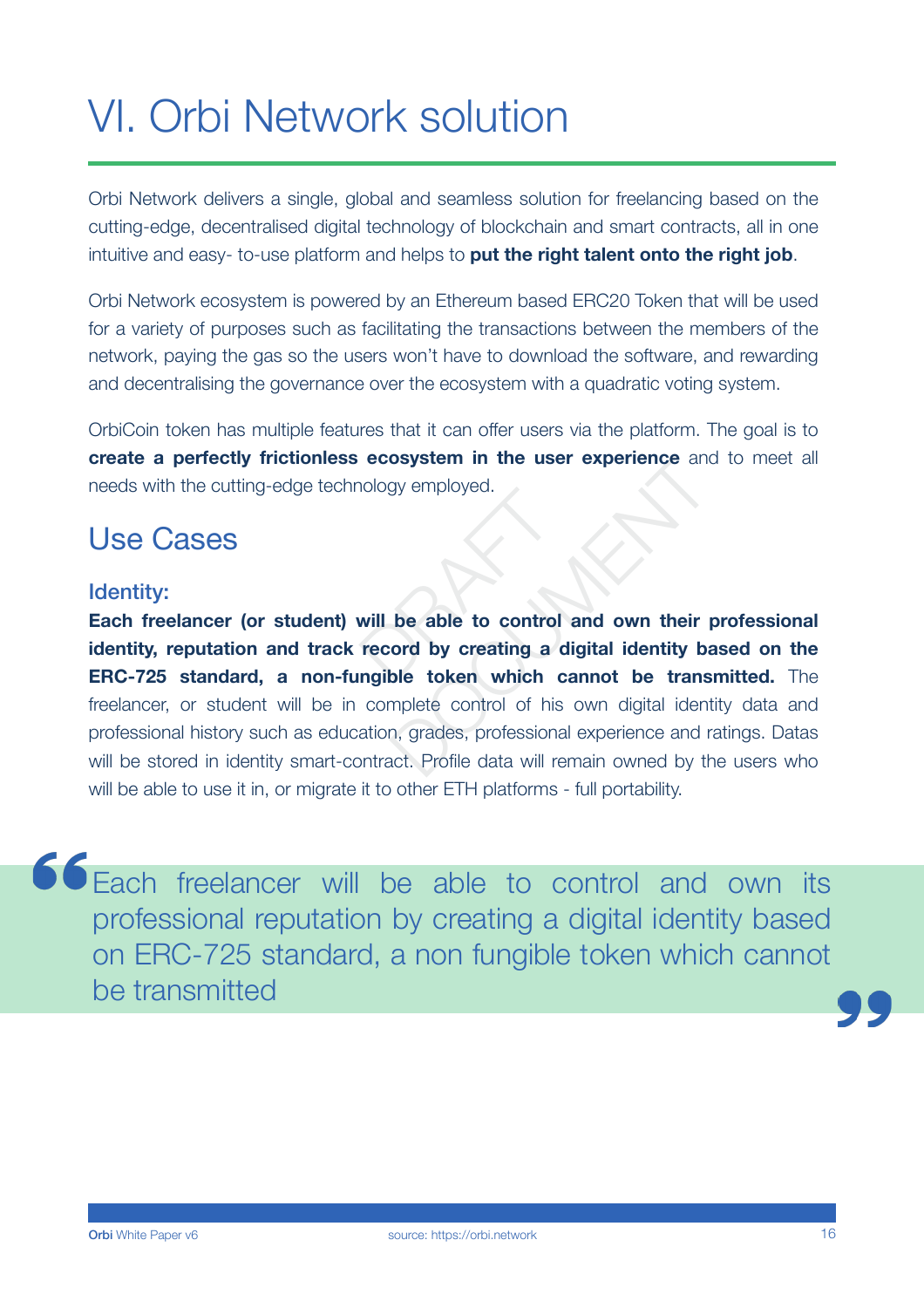<span id="page-16-1"></span>Each user (talent, client, etc.) can control and protect their identity to prevent scams or identity-theft. ERC 725, combined with ERC-735, is supported by well-known Ethereum developpers such as Fabian Vogelsteller[.14](#page-16-0)

### Intellectual property:

When a Freelancer carries out work for a client which may contain rights of use or intellectual property - with our ERC 721 Ethereum standard, freelancers will have their own "proof of work" by putting each creation into a non-fungible token and **transferring the rights for each gig to the client, thus automatically releasing the escrowed payment and the client will have a proof that he owns the rights**. This information will be transferred after payment through our ERC-721 token. This is especially attractive for art creations, like fashion, photography for ad agencies, written content or even music.

66

The property will be transmitted via an ERC 721 token, a single non-fungible token that can change ownership

### Escrow & Solvability:

The OrbiCoin may be used for escrow account purposes by both parties in the Orbi platform: the freelancers and the corporations or other freelancers. Once a task is agreed between the two parties (offer / demand), the **funds will be kept via smart contract until the service is fully completed. This prevents any risks**.

#### Rating & Review:

All parties will be able to review each other to build a system based on trust and reputation. Every time a transaction is made, or a claim is registered, solved or unsolved (according to the transaction details saved during the payment process), or a review written, the **trust level for the parties involved will automatically change and be stored in a decentralised smart contract-based, trusted system**. Each section will thus contribute to building the trusting system.

### Trusted Partners:

The system will create trustworthy certified partners labels (Talent & Client). The marketplace will help to verticalize the entire value chain.

Orbi will prize trustworthiness and transparency of its reliable certified partners by putting them in the marketplace program. **A trusted partner stands out for their reliability,** 

<span id="page-16-0"></span>[14](#page-16-1) https://www.coindesk.com/forget-token-sales-the-father-of-the-ico-is-all-about-identity-now/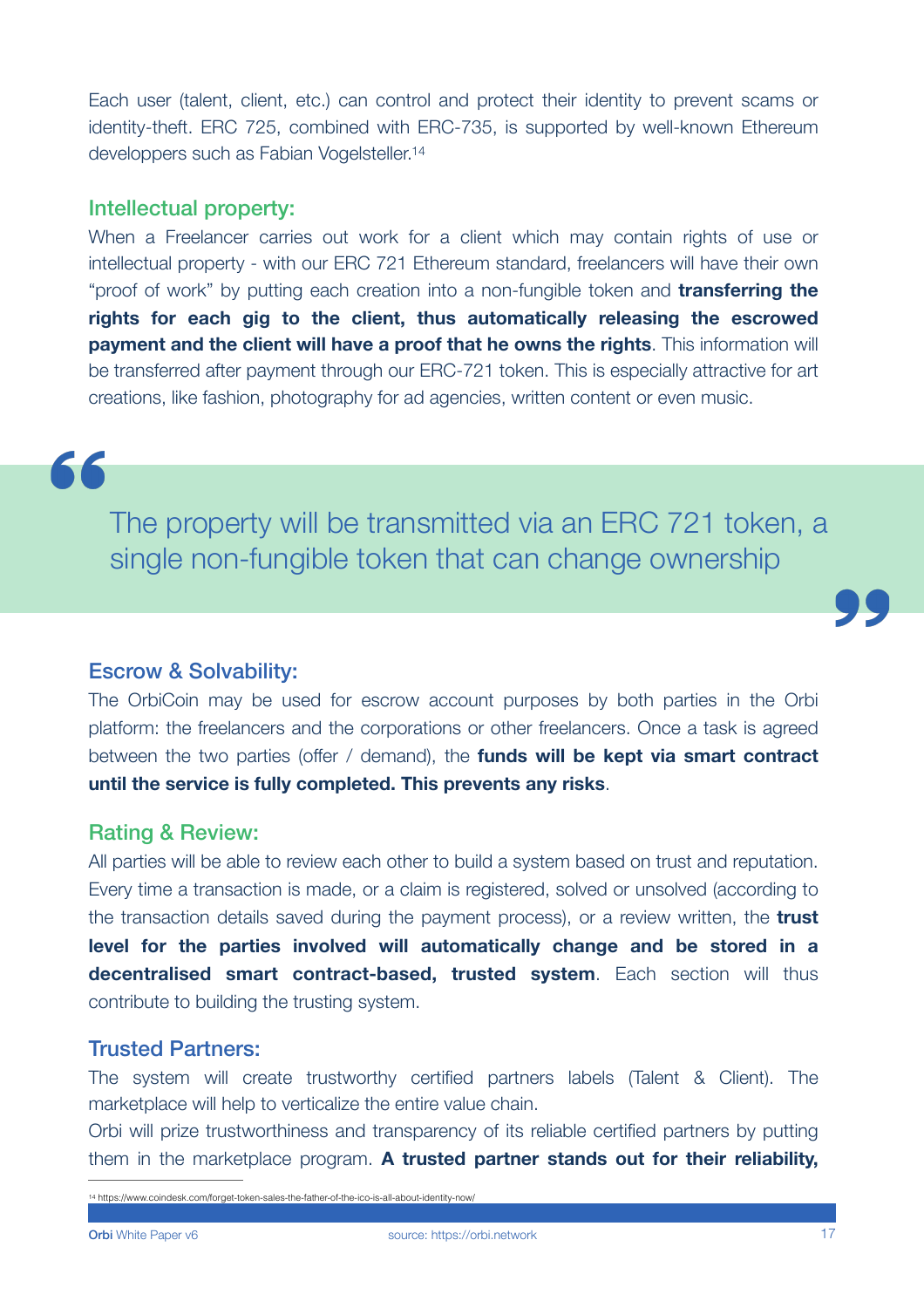**transparency, ability to resolve claims and high overall rating**. All these elements, which allow access to the program, must last in a sustainable manner.

### Reward & Solving Claim:

Users of the platform will be able to **appeal directly to the community to resolve potential conflicts between parties**. Members of a jury, chosen for their reputation, will oversee validating the request or not. For these tasks, approvers will be paid in OrbiCoin, taken from the losing party.

### Invoicing:

The platform will automatically **provide an invoice for each gig, detailing all work done by the user** (accounting and taxation purposes). Holding the accounts of the users of the platform will require little or no human intervention and will move towards a full automation through our tools. This tool will be particularly useful for the freelancers in order to have an immutable income record for their credit score towards the obtention of a mortgage, for example.

### Other utilities:

Orbi Network users can spend or earn Orbicoins in the platform with different types of premium services like MOOCS, coaching and VOIP. Premium services will be accessible only for OrbiCoin owners.

### Call:

Independent workers like lawyers, consultants, experts and telemarketers, will be able to use Orbi's calling feature. The **payment is automatically settled by smart contract based on the conversation time and user price rate**, plugged into our own VOIP solution. Interestingly, this process can be reversed, and the companies will be able to pay the customers to listen to their sales pitch, which will probably be the future in sales, at least in B2B or high value items like automobiles. counting and taxation purposes). Holding the accounts of the<br>quire little or no human intervention and will move towards a fuls.<br>This tool will be particularly useful for the freelancers in ord<br>me record for their credit s

### User Experience:

It is important to highlight that our Orbicoin token improves the core interaction of the service our platform is providing, which gives it it's entire justification: **for a seamless experience, the Orbicoins will automatically pay the gas for Ether, so the the users won't have to download Metamask or MyEtherWallet if they don't want to. This is what we like to call our "blockchain inside" vision and we consider it critical for the immediate adoption of the technology**. We believe that soon blockchain technology will be everywhere, but most of the consumers will not even know (or care for that matter) that they will be using it.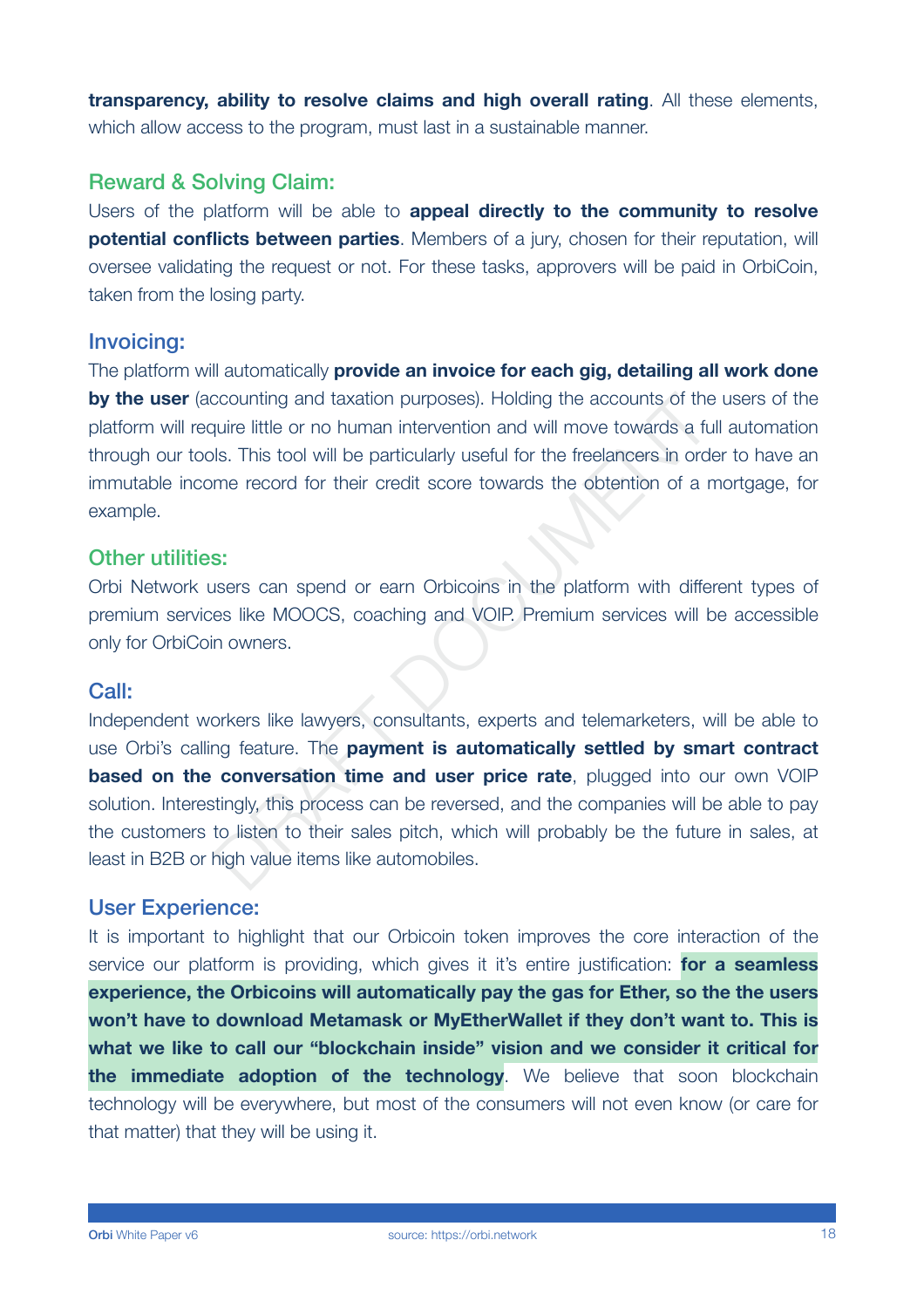To further contribute to making the experience an entirely smooth one, users will also be able to exchange their OrbiCoins directly in our peer-to-peer marketplace. Each user will be able to buy or sell directly within the OrbiCoin community. Orbi will use its own OrbiCoin reserve to create more liquidity into the exchange by carrying out market making/taking. A reserve function will be dedicated to the (internal) exchange needed in liquidity. All funds collected will be held in a specific public smart contract.

PART DOCUMENT